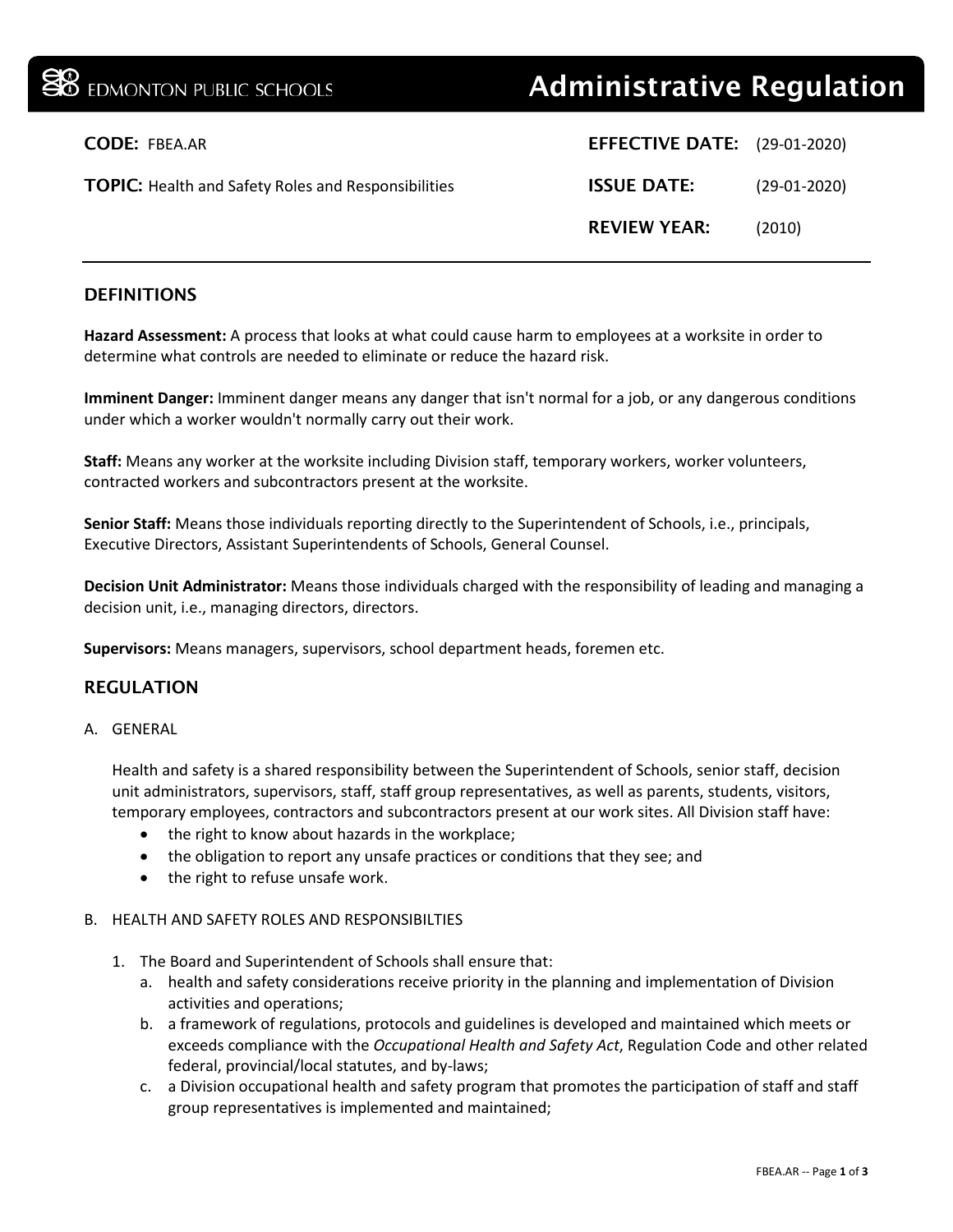- d. employees, contractors, subcontractors, temporary workers, students and volunteers comply with all relevant workplace health and safety legislation and Division policies and procedures;
- e. employees understand the policy and are provided with the training and support necessary to integrate health and safety into their work;
- f. the effectiveness of the health and safety program is evaluated at appropriate intervals and annually as a minimum, and;
- g. support is provided to retain employees at work and to return employees with disabilities to active employment in a safe and timely manner.
- 2. Principals and other senior staff, decision unit administrators, and supervisors shall:
	- a. provide the leadership and management necessary for the overall implementation of the Division health and safety policy within their areas of responsibility;
	- b. plan and conduct all worksite activities in a manner that promotes compliance with legislation and the Division health and safety program;
	- c. demonstrate commitment to health and safety by their behaviour and actions;
	- d. ensure worksite hazard assessments are completed within their areas of responsibility;
	- e. inform all staff and others present at the worksite about existing or potential worksite hazards and site specific health and safety requirements;
	- f. ensure that all work-related injuries, illness and incidents with the potential to cause serious injury/illness are reported, investigated, and corrective action is taken to prevent a recurrence;
	- g. ensure that staff are given adequate training, instruction and equipment so they can perform their work in a safe manner;
	- h. ensure that work areas are inspected at regular intervals to identify and control potential or existing hazards;
	- i. take corrective action to deal with unsafe acts or conditions identified by staff and/or during workplace hazard assessments, inspections and incident investigations;
	- j. ensure that safeguards and safety devices including personal protective equipment are available and used;
	- k. stop any work they perceive to be presenting imminent danger to an individual present at the worksite;
	- l. ensure reasonable work accommodation opportunities are provided to injured, disabled or ill employees.
- 3. Division staff and students (where applicable ) shall:
	- a. protect themselves and others by adopting responsible behaviours and attitudes toward health and safety;
	- b. observe all safety rules and procedures established by the regulatory authorities, the Division, and their decision unit;
	- c. practice safe work habits including use of any safeguards or personal protective equipment provided;
	- d. attend and use mandated health and safety training where applicable;
	- e. promptly report hazardous or unsafe equipment, acts or conditions, to a supervisor, make suggestions for their correction, or take corrective action where authorized;
	- f. immediately report to a supervisor all-work related injuries, illness and incidents with the potential to cause serious injury, and obtain first aid/medical treatment without delay;
	- g. refuse to perform any task they know to be unsafe, and
	- h. actively participate in and support return-to-work accommodation programs for themselves and others.